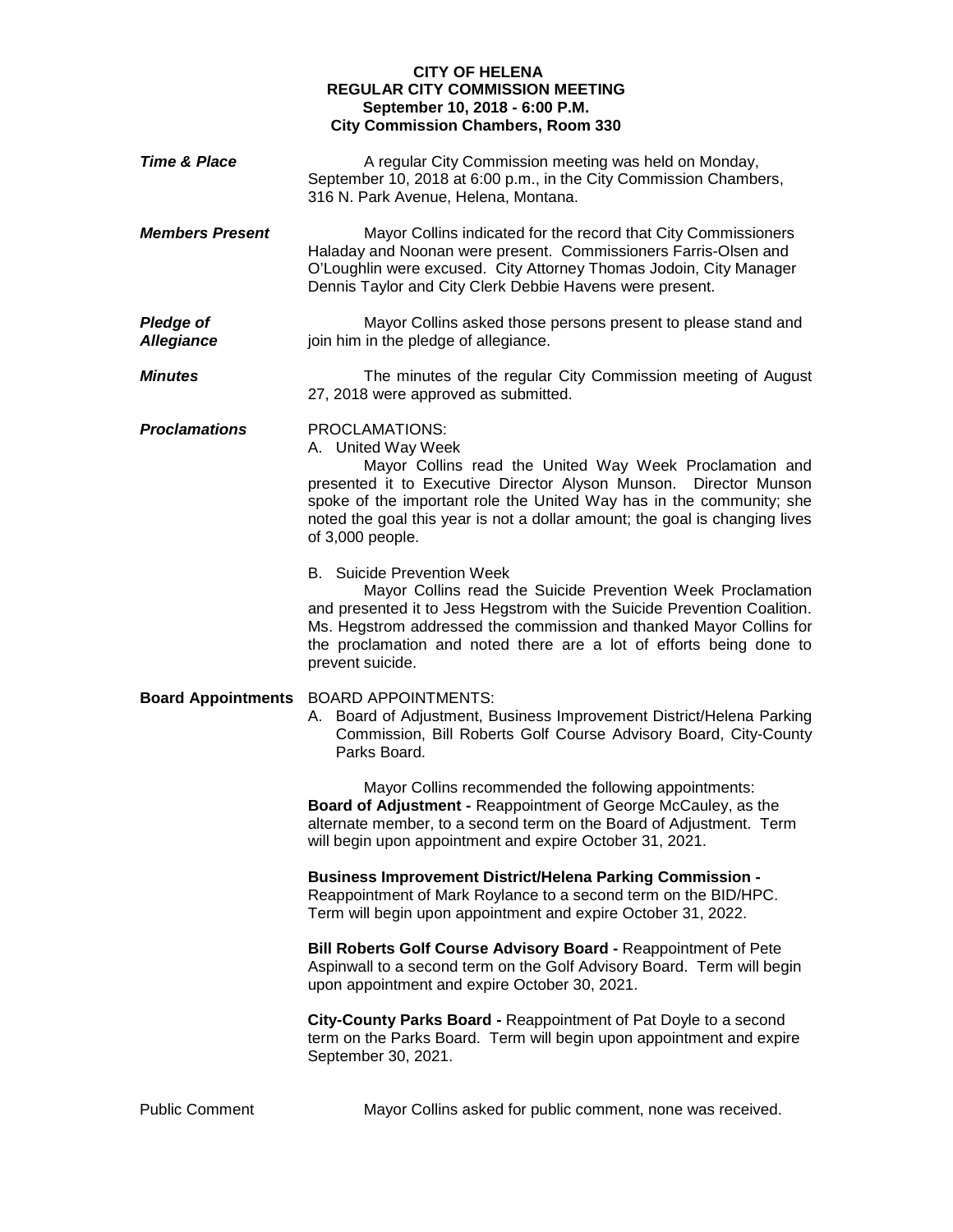| <b>Motion</b>                                           | Commissioner Noonan moved approval of the board<br>appointments as outlined above. Commissioner Haladay seconded<br>the motion. All voted aye, motion carried.                                                                                                                                                                                                                                                                                                                                                                                                                                                                                                                                                           |
|---------------------------------------------------------|--------------------------------------------------------------------------------------------------------------------------------------------------------------------------------------------------------------------------------------------------------------------------------------------------------------------------------------------------------------------------------------------------------------------------------------------------------------------------------------------------------------------------------------------------------------------------------------------------------------------------------------------------------------------------------------------------------------------------|
| <b>Consent Agenda</b>                                   | <b>CONSENT AGENDA:</b><br>Claims<br>А.<br>В.<br>Acceptance of pledged collateral for City deposits at financial<br>institutions.                                                                                                                                                                                                                                                                                                                                                                                                                                                                                                                                                                                         |
|                                                         | City Manager Taylor recommended approval of the claims and<br>the consent agenda.                                                                                                                                                                                                                                                                                                                                                                                                                                                                                                                                                                                                                                        |
| <b>Public Comment</b>                                   | Mayor Collins asked for public comment, none was received.                                                                                                                                                                                                                                                                                                                                                                                                                                                                                                                                                                                                                                                               |
| <b>Motion</b>                                           | <b>Commissioner Haladay moved approval of Items A and B on</b><br>the consent agenda. Commissioner Noonan seconded the motion. All<br>voted aye, motion carried.                                                                                                                                                                                                                                                                                                                                                                                                                                                                                                                                                         |
| <b>Communications</b><br><b>From City Commissioners</b> | COMMUNICATIONS/PROPOSALS FROM CITY COMMISSIONERS<br>Mayor Collins recognized the importance of the Directors who<br>work for the city of Helena live in the city limits and asked that this item<br>be put on an upcoming administrative meeting agenda in September or<br>October.                                                                                                                                                                                                                                                                                                                                                                                                                                      |
| <b>Report of the City</b><br><b>Attorney</b>            | REPORT OF THE CITY ATTORNEY<br>City Attorney Jodoin reported the city received confirmation I183<br>Initiative did not gather enough signatures and will not be on the ballot.<br>The city filed a petition to dismiss and it was granted today.                                                                                                                                                                                                                                                                                                                                                                                                                                                                         |
| <b>Report of the City</b><br><b>Manager</b>             | <b>REPORT OF THE CITY MANAGER</b><br>City Manager reminded the commission of the 911 Ceremony at<br>1:30 p.m. at the Capitol Rotunda on Tuesday, September 11th                                                                                                                                                                                                                                                                                                                                                                                                                                                                                                                                                          |
| <b>Report from the</b><br><b>Helena Citizens</b>        | REPORT FROM THE HELENA CITIZENS COUNCIL<br>HCC Chair Sumner Sharpe thanked Manager Taylor for<br>attending the August HCC meeting. He also thanked HR Director Fehr<br>for working with the HCC to be inclusive in the recruitment of the city<br>manager.<br>The HCC will also be reviewing how the citizen notification is<br>currently done and what may be able to be improved.                                                                                                                                                                                                                                                                                                                                      |
| <b>Regular Items</b>                                    | CONSIDER A RESOLUTION ESTABLISHING A COST<br>А.<br>REIMBURSEMENT PROGRAM FOR WATER AND<br>WASTEWATER INFRASTRUCTURE INSTALLED BY THE CITY<br>OF H ELENA PURSUANT TO CITY PROJECT 14-11                                                                                                                                                                                                                                                                                                                                                                                                                                                                                                                                   |
| <b>Staff Report</b>                                     | Attorney Jodoin reported the City has installed the sewer main<br>and sewer stubs to 21 residents and 3 vacant developable lots along<br>Granite Avenue. The City has also installed water main and curb boxes<br>to 18 residents and 3 vacant developable lots along Granite Avenue.<br>The project is complete and final payout has been processed.<br>The cost reimbursement resolution to recoup the cost of the<br>installation of the sewer main and water main to the residents along<br>Granite Avenue. City staff proposes to break down the reimbursement<br>costs for the sewer main and the water main on a square foot basis of<br>each lot. The project is complete and all the costs have been determined |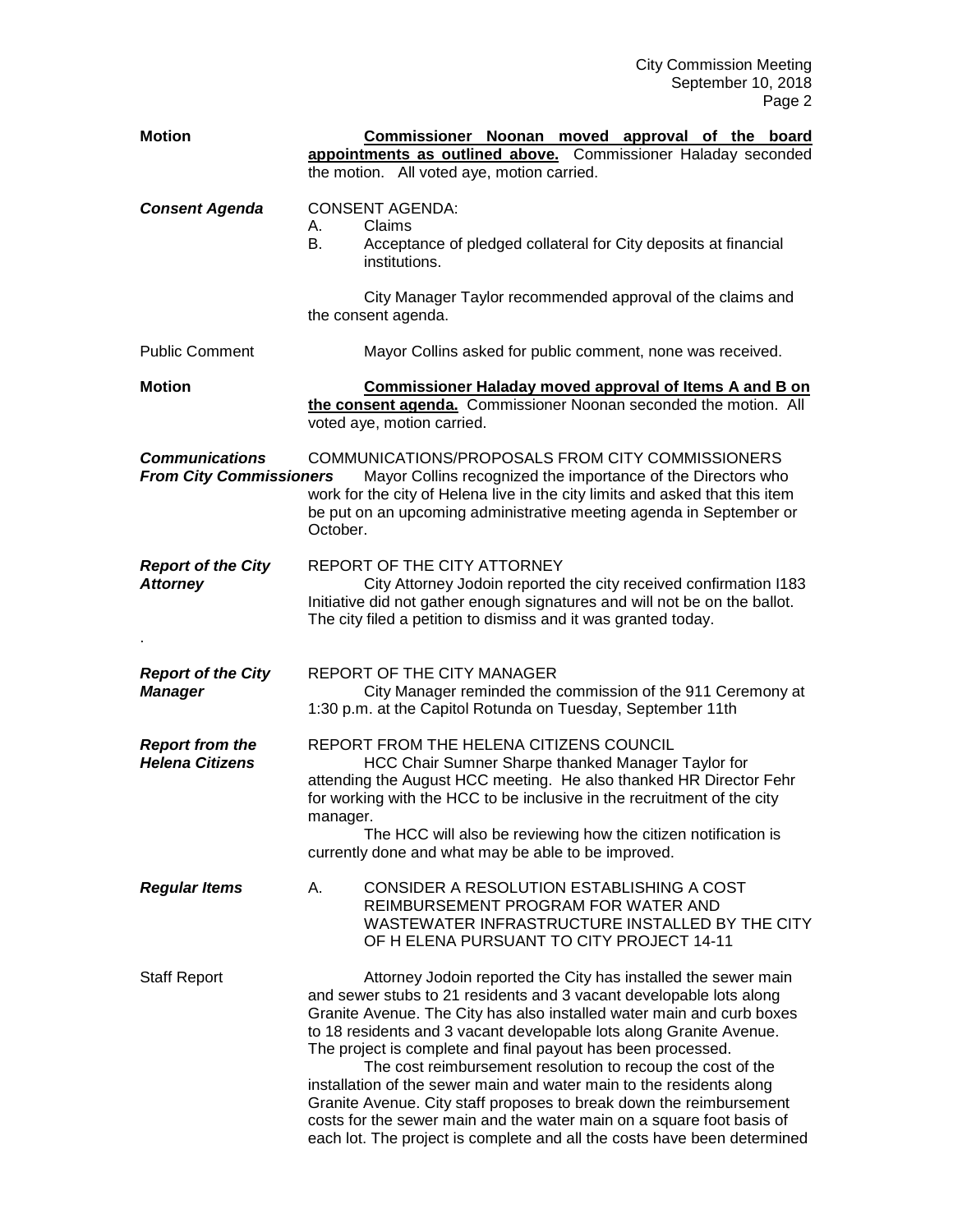and the total cost of the project is \$567,380.25. The reimbursements cost range between just over \$4,000 to approximately \$44,000. The reimbursement would have to be paid for in full or financed through the property taxes associated with that lot at the time of connection.

Attorney Jodoin referred to the attached spreadsheet with the breakdown of each property served.

Attorney Jodoin recommended approved the resolution establishing a Cost Reimbursement Program for water and wastewater infrastructure installed by the City of Helena pursuant to City Project 14- 11.

Commissioner Haladay asked if the reimbursement is for when the property owner taps into the city's water and sewer systems. Attorney Jodoin stated yes; however, the property owner will have additional costs for installing the infrastructure from the curb box to the house.

Commissioner Haladay asked if staff did a cost comparison between a lineal square footage compared to a square footage. Engineer Leland stated staff did run the comparison and there were very few discrepancies and staff kept the recommendation as in Phase I.

Commissioner Haladay noted with Phase I there were residents who stated they could hire a private contractor to install their portion of the project at a cheaper cost; he asked with this resolution, the costs are set and if adopted the property owners could not do the work themselves. Engineer Leland concurred.

Commissioner Haladay stated this is a good idea and provides the residents an option for funding through a loan program. Commissioner Noonan and Mayor Collins concurred with Commissioner Haladay's comments.

Public Comment Mayor Collins called for public comment, none was received.

**Motion Commissioner Noonan moved approval of a resolution establishing a Cost Reimbursement Program for water and wastewater infrastructure installed by the City of Helena pursuant to City Project 14-11.** Commissioner Haladay seconded the motion. All voted aye, motion carried. **Resolution 20489**

> B. CONSIDER FIRST PASSAGE OF AN ORDINANCE CREATING THE DOWNTOWN URBAN RENEWAL DISTRICT AND ESTABLISHING THE BOUNDARIES THEREOF AND ADOPTING THE DOWNTOWN URBAN RENEWAL DISTRICT PLAN, INCLUDING TAX INCREMENT PROVISION PURSUANT TO TITLE 7, CHAPTER 15, PARTS 42 AND 43, MCA.

Staff Report Director Haugen reported On May 21, 2018, the Helena City Commission adopted a Resolution of Necessity that included a Statement of Blight for the proposed Downtown Urban Renewal District. The resolution, in part, declared the area a blighted area and directed that its rehabilitation and/or redevelopment was necessary in the interest of the residents of the City of Helena. The Commission further directed that an Urban Renewal Plan be created for the area. The city hired WGM, Inc. to assist in the development of the Plan. The Plan that is under consideration is the result of several stakeholder interviews, public meetings, and review of the Downtown Neighborhood Plan and other related documents relating to the downtown area. The goals stated in the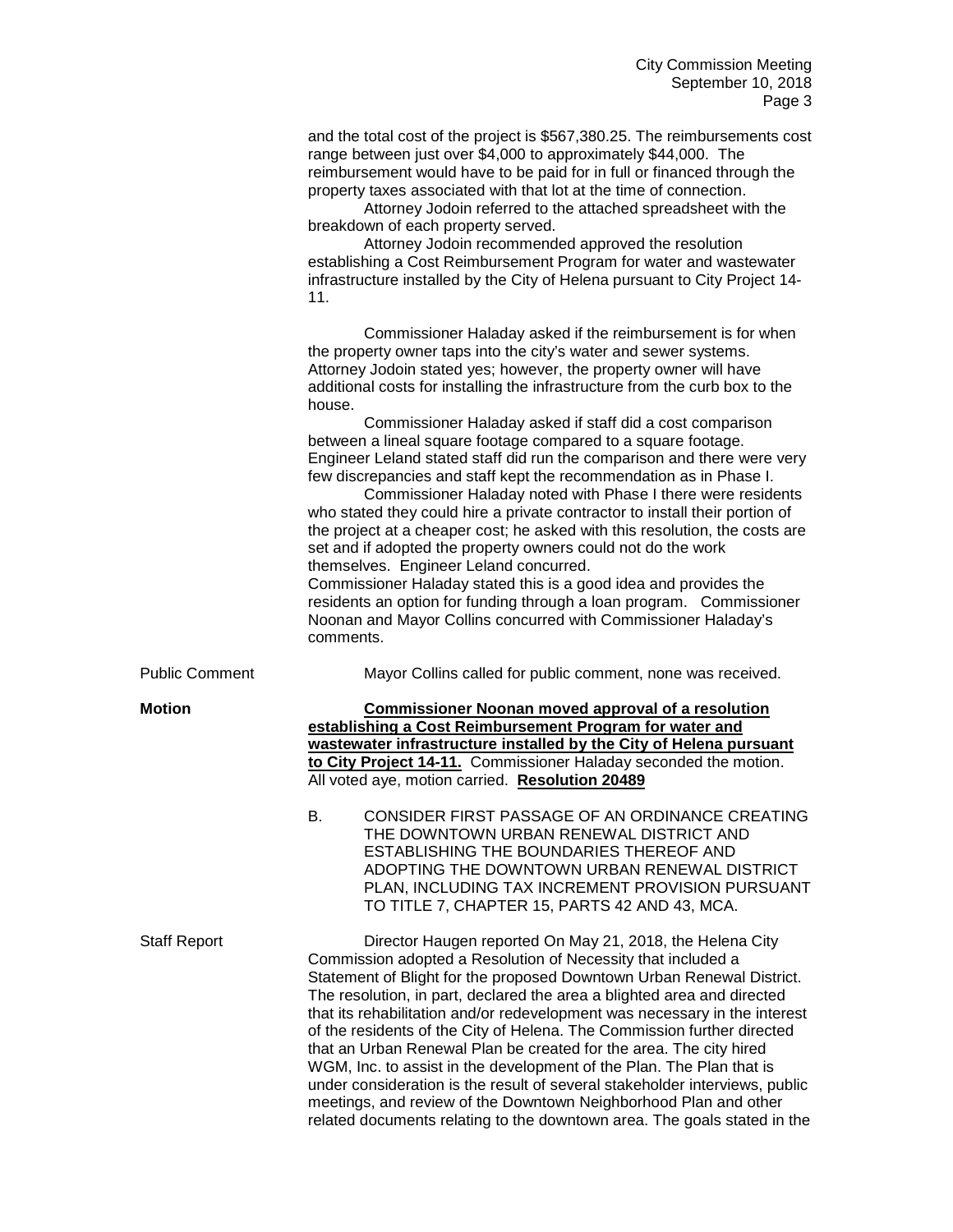Plan are the result of these meetings and a review of the 2011 Helena Growth Policy.

MCA Section 7-15-4213 requires that the Consolidated Planning Board review the Urban Renewal Plan and provide a written recommendation to the City Commission as to whether the Urban Renewal Plan conforms to the 2011 Growth Policy. On August 21, 2018 the Planning Board heard a presentation regarding the Urban Renewal Plan and the goals identified in the Plan. The presentation also evaluated how these goals were in conformance with the city's current Growth Policy as amended by the Downtown Neighborhood Plan. At that meeting, the Planning Board made a final determination and formal recommendation for the City Commission's consideration that the Downtown Urban Renewal Plan and its goals were in conformance with the 2011 Growth Policy as amended by the Downtown Neighborhood Plan.

Prior to the adoption of this ordinance, a public hearing must be held. That hearing is proposed for September 24, 2018. As part of the public hearing process, there will be notice of the hearing sent to all property owners' whose names appear on the county treasurer's tax rolls as the owners or purchasers under contracts within the district pursuant to Title 7, Chapter 15, Parts 42 and 43, MCA. As part of the public process, City staff and consultants accepted written comments regarding the Plan until August 17th. A copy of those comments is attached. At the August 21 meeting, the consultant presented some draft language intended to address some of the concerns received as comments and to better clarify the intent of the Plan as they related to historic preservation, public art and non-motorized /pedestrian access. The Planning Board reviewed the proposed language and has recommended that the City Commission adopt these changes. A copy of the draft plan can be found on this link http://www.helenamt.gov/cd/planning/currentprojects/downtownurban.html. A hard copy of the plan can be obtained by contacting the Community Development Department located at 316 N. Park, Helena, Montana.

The purpose is to grant first passage and schedule a public hearing on the merits of creating a Downtown Urban Renewal District and to potentially use tax increment financing to make necessary improvements in the district.

The creation of the district and the resulting opportunities associated with tax increment financing and other mechanism as identified in the Plan could help fund projects that would improve the area's infrastructure, encourage the revitalization and redevelopment of the area, and help preserve the historic nature of the district. This area has been identified in the 2011 Helena Growth Policy as an area with potential for redevelopment and infill. The Downtown Neighborhood Plan set out goals on how this area of town should be further developed and intensified several actions that were needed to address this redevelopment. The creation of an Urban Renewal District was one of the action items. It is also designated as a "mixed use area" on the Future Land Use Map in the document. The creation of an Urban Renewal District and potential use of tax increment financing will provide opportunities for the city to meet those goals. The development of the Urban Renewal Plan is a combination of the results of several studies, stakeholder meetings and other public outreach, and represents the results of these efforts. The goals relating to the preserving the historic nature of the district, enhancing the motorized and non-motorized infrastructure and encouraging greater diversity in the area are goals that were identified by many of these groups' efforts. The creation of an Urban Renewal District is one of the few tools that cities have to encourage redevelopment in an area and this use of this tool is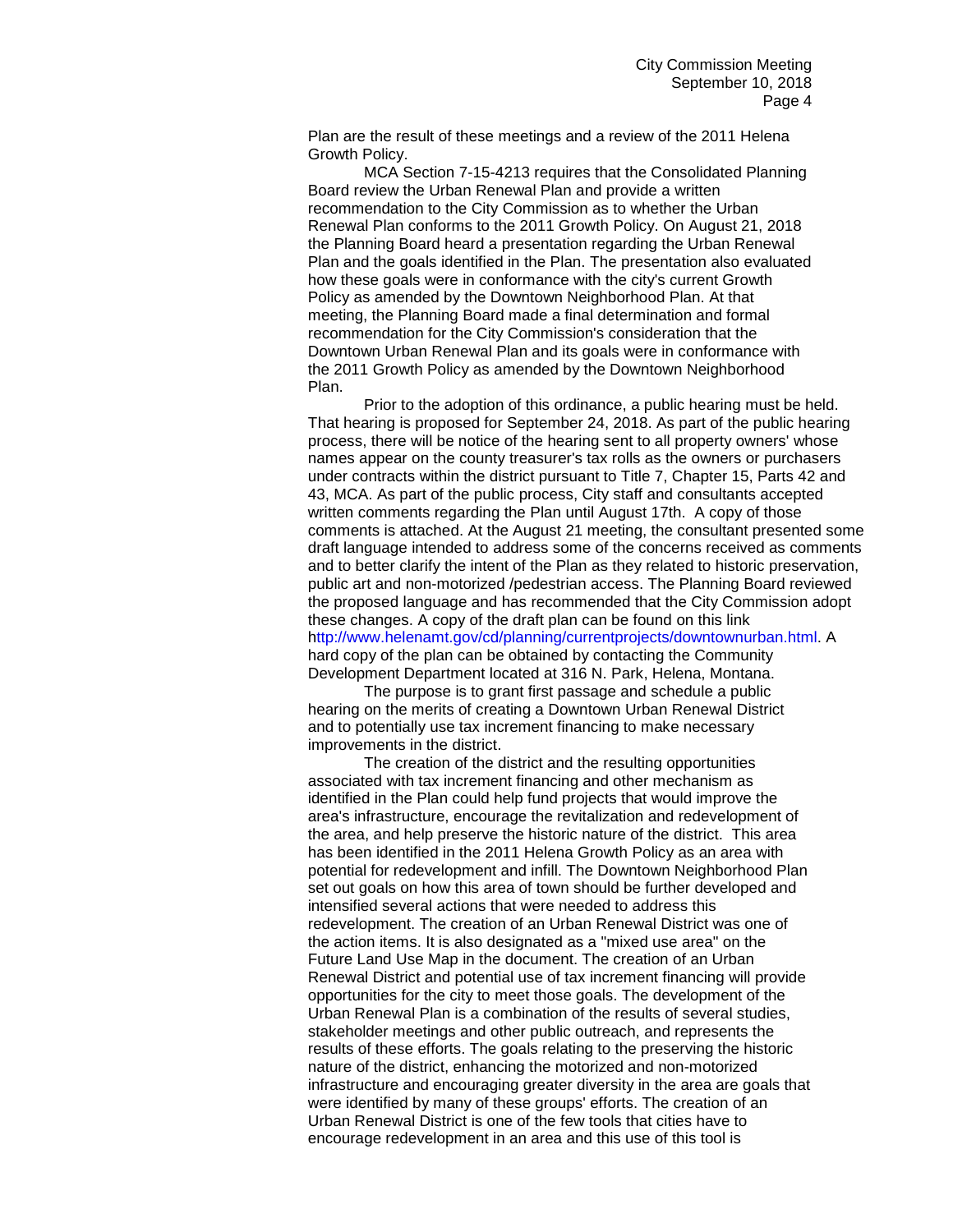appropriate at this time. It is also one of the tools that encourages public private partnerships. It is anticipated that the actions resulting from the Plan will increase the overall taxable value of the proposed district through strategic public and private investment. The increase in taxable value from a set baseline level will be redirected back into the district. The increment that is derived from the increase in taxable value therefore, will stay in the district and will not be available to be used elsewhere in the city.

Redevelopment of the Downtown is a more efficient use of existing infrastructure. The use of TIF funds have been used in other communities to help fund improvements necessary to bring existing building up to code. This use of funds is also contemplated in this Plan and would help extend the useful life of these buildings and help to make them more efficient.

It is anticipated that the actions resulting from the Plan will increase the overall taxable value of the proposed district through strategic public and private investment. The increase in taxable value from a set baseline level will be redirected back into the district. The increment that is derived from the increase in taxable value therefore, will stay in the district and will not be available to be used elsewhere in the city.

Listed below are the comments were received on the creation of the Downtown Urban Renewal District:

- Process
- Plan Insufficient Detail
- Advisory Committee
- Blight not the issue
- Use of Experts
- Project Criteria
- Historic Preservation/Demolition
- Baseline info (parking, building condition, historic inventory)
- Analysis of causes of current conditions
- More detail on key historic events Panic of 1893, etc.
- Importance of public art (and specific reference to Women's Mural)
- Transit needs to be better addressed
- Pedestrian connections to parking and trail systems
- More housing for a range of incomes and for retirees, young professionals, etc.
- Quality affordable housing
- "Modernization" and building upgrades
- Infill, conversion of older buildings to housing
- Branding doesn't last and not useful

Listed below are the suggested changes:

- Focus on changes that affect:
	- o Vision, goals, and objectives (Ch. 3)
	- o How the plan will be implemented (Ch.4) and
- Changes must Conform to Growth Policy
- Add Initial Project Criteria
	- o Achieves vision, goals, and objects of the URD Plan
	- o Meets statutory criteria for use of TIF funds
	- o Conforms to Downtown Master Plan
	- o Incentivizes private investment
	- o Provides good return on investment
	- Advisory Committee, Project Review Add the following:
		- o Board Member from the Heritage Preservation and Tourism Development Council to sit on Advisory Committee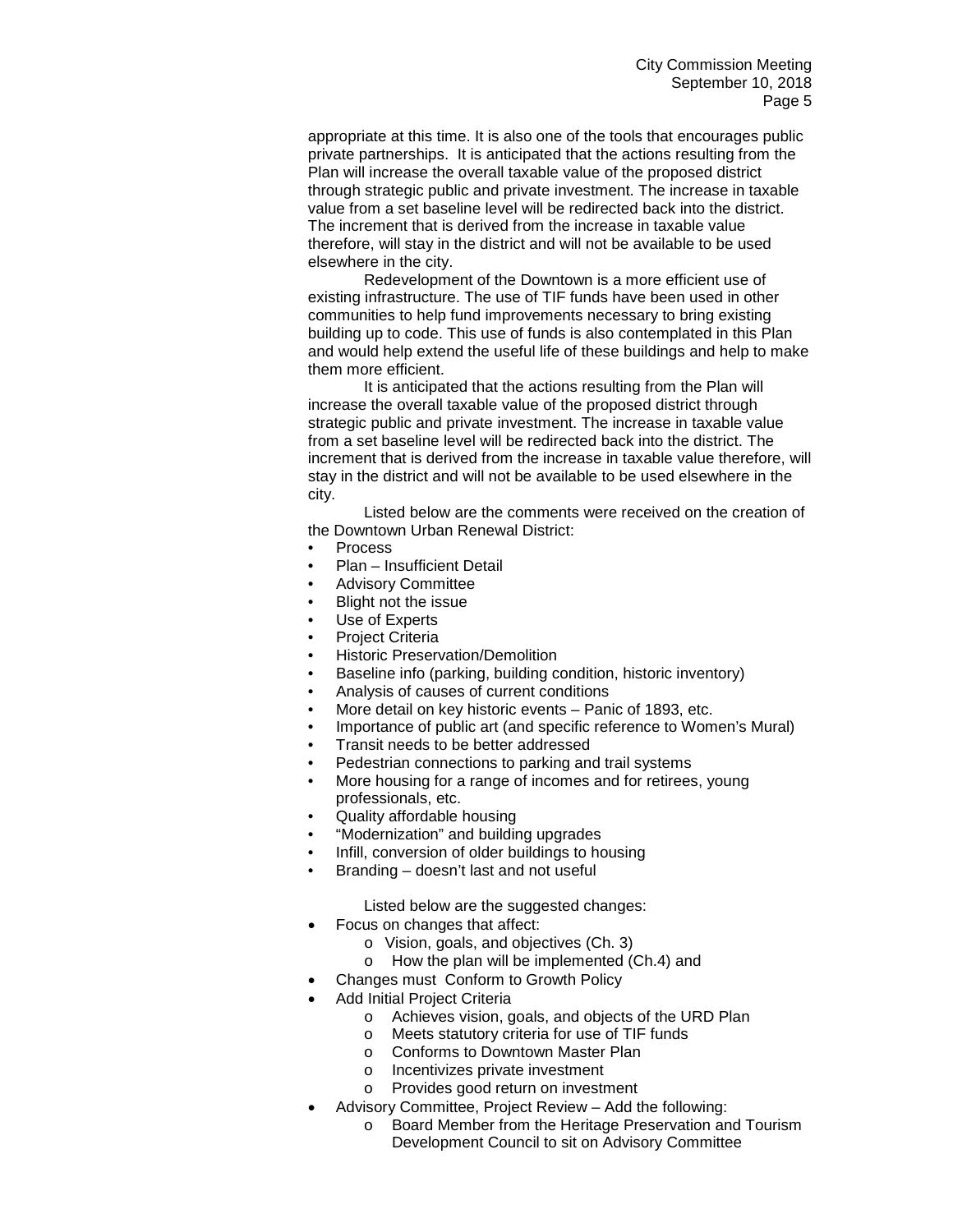- o Add another "at large member" to avoid even # on committee
- o Advisory Committee may require study or analysis by experts as needed to determine compliance with project criteria
- o Add discussion of process for reviewing projects
- Baseline Information and Inventories
	- $\circ$  Goal #1 Build a cohesive downtown identity
		- 1. Brand and market downtown to stimulate investment
		- 2. Assemble baseline information and update to monitor change and distribute key information make available to public and to prospective investor. Including **Information would include** commercial and residential real estate data, **occupancy rates,** broadband availability, **historic building inventory, building condition, resident population numbers,** etc.
- Housing
	- $\circ$  Goal #2 Add to downtown vibrancy with a mix of uses
		- 1. Provide a range of housing types for a range of incomes, with an emphasis on a core of **quality**  affordable housing for young professional and workers, and older generations that is currently lacking in downtown.
		- **2.** Attract new business types to downtown, such as specialty food markets, etc., **that support residential uses.**
		- 3. Encourage business start-ups and incubators
		- 4. Complete process of rezoning Downtown area to encourage more mixed use and ground floor active use.
		- **5. Encourage ground-floor use with transparency – Street level storefront windows, doors and entryways, courtyards, etc. that invite passerby to look in. (moved from Goal #6)**
		- 6. Provide for demolition and site preparation as needed to upgrade properties.
- Infill, Upgrades, Adaptive Re-Use
	- o Goal #3 Upgrade Underperforming Properties
		- 1. Develop vacant lots and **encourage upgrades to** under-performing gaps in the URD.
		- 2. Encourage the update **and adaptive re-use** of buildings for 21<sup>st</sup> century needs, for such as open interiors, **improvements to** amenities such as broadband, and for safety and market competitiveness.
		- **3.** Encourage redevelopment of parking facilities that create gaps in downtown **ground-floor retail** by **allowing non-parking uses on floor level and parking on other stories.**
		- 4. Facilitate façade improvements.
		- 5. Inventory city properties with potential for higher use and develop criteria for disposition.
		- 6. Provide for demolition and site preparation as needed to upgrade properties.
	- **Parking** 
		- o Goal #4 Invest in the Public Infrastructure Needed to Attract Development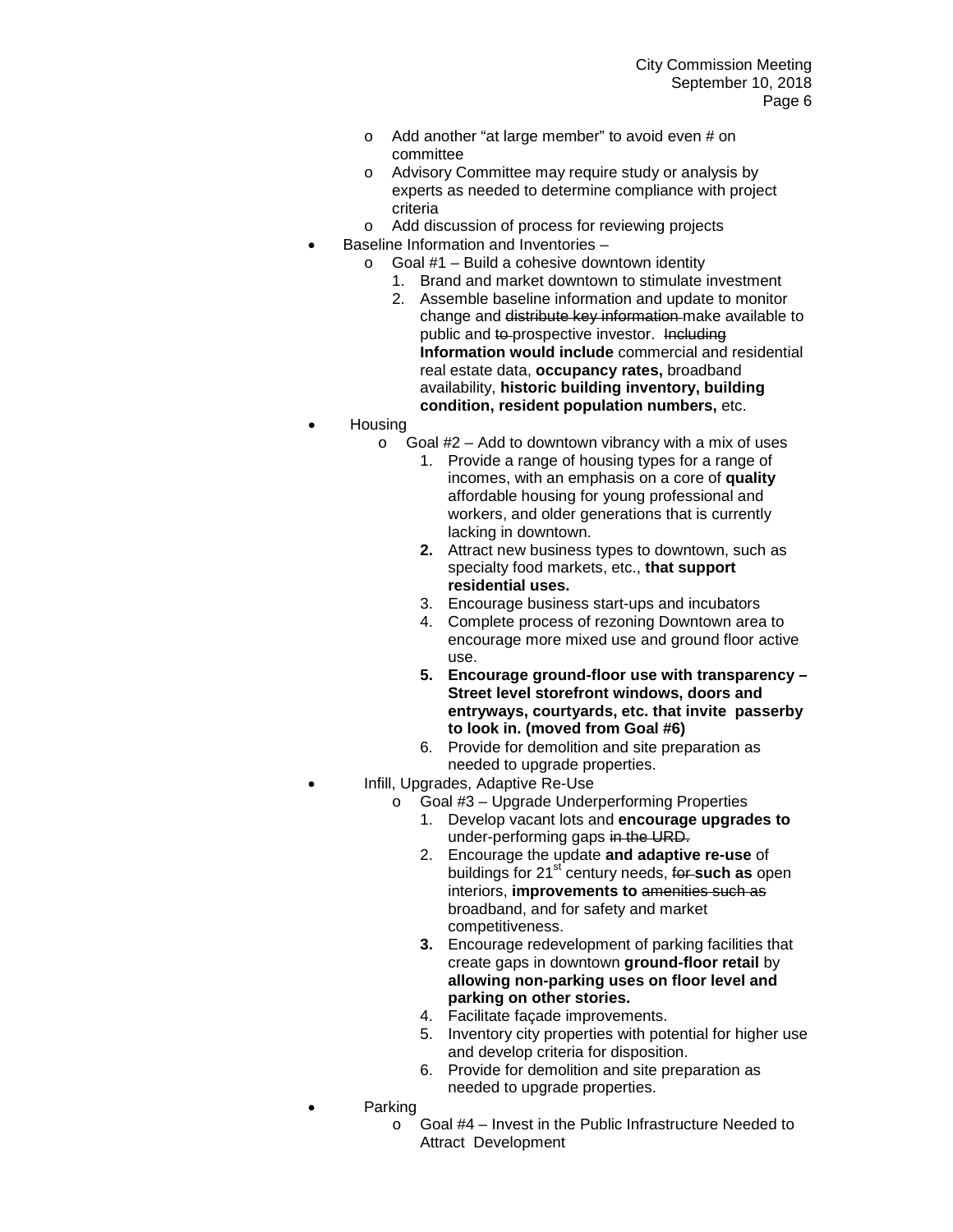- 5. Accommodate private underground utilities within public rights-of-way
- **6**. **E**xpand fiber capability
- **7. Document existing parking capacity and use; and analyze projected demand and parking alternatives including park-and-ride, mobile applications, and other approaches to parking in similar-sized communities in the nation**. Manage parking
- Transit Connections
	- o Goal #5 Connections
		- 1. Improve bike and pedestrian connections within the District and **linkages to recreational trail systems** and to existing non-motorized facilities surrounding neighborhoods, including Carroll College
		- 5. Increase transit options **in downtown, including easily-identified bus stops with posted schedules.**
		- **6. Improve pedestrian connections from parking facilities to destinations by making them more easily identified, more attractive and invited (with trees, greenspace, viewpoints, etc. so that walking to/from parking becomes a pleasurable experience in itself.**
- Historic Resources
	- o Revise Goal #6 **Promote Historic Preservation to** Create a Quality and Unique Experience
		- 1. Promote historic preservation and context-sensitive design**, and avoid demolition of historic buildings where feasible.**
		- 2. Encourage ground floor use with transparency Street level storefront windows, doors, and entryways, courtyards, etc. That invite passerby to look in. (move to Goal #2 "Downtown Vibrancy")
		- 3. Capitalize on downtown's historic assets and unique history (Distinguish Helena downtown from other places in Helena and rom other cities.

Director Haugen reported the Planning Board found the URD Plan, with changes identified in a motion made at the August 21, 2018 Planning Board meeting, meets requirements of conformance with the Helena Growth Policy as amended by the Downtown Master Plan. They recommend this finding of conformance to the Helena City Commission DRAFT. The Planning Board supports the changes to the URD Plan as presented at the August 21<sup>st</sup> meeting.

Director Haugen recommended approval for first passage of an ordinance creating the Downtown Urban Renewal District and establishing the boundaries thereof; adopting the Downtown Urban Renewal District Plan, including a tax increment provision pursuant to Title, Chapter 15, parts 42 and 43, Montana Code Annotated and set a public hearing date for September 24, 2018.

Discussion Commissioner Haladay asked if first passage of the ordinance is approved tonight, staff will bring forward the recommended changes and amendments recommended by the Planning Board, to the public hearing. Director Haugen stated yes and noted the Planning Board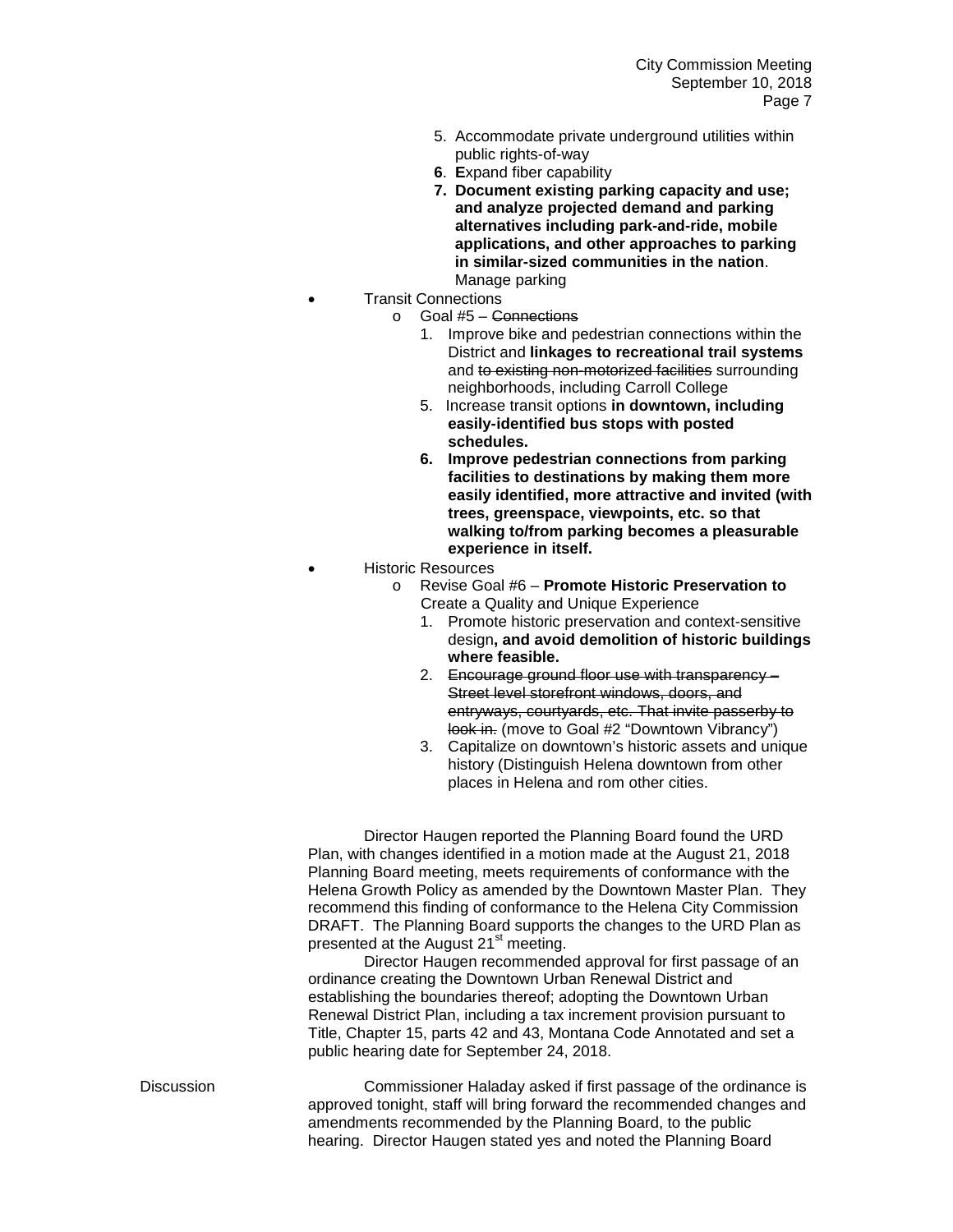|                        | submitted a memo with their recommendation, which will be included in<br>the recommendation.<br>Commissioner Noonan recognized the creation of the Downtown<br>Urban Renewal District has been a coordination of many people over the<br>last few years and recognized the previous history the Urban Renewal<br>still haunts many people. He then acknowledged the TIF District that<br>was established in the 90's paid for a lot of renovations and infrastructure<br>within the district. He appreciates city staff's efforts to bring this forward.<br>Commissioner Haladay concurred and noted the downtown<br>property is the most valuable property; this district will help with funding<br>of future projects and infrastructure. Long term framework will guide the<br>process.                                                                                                                                                                                                                                                                                                                                                                                                                                                                                                                                                                                                                                                                                                                                                                 |
|------------------------|------------------------------------------------------------------------------------------------------------------------------------------------------------------------------------------------------------------------------------------------------------------------------------------------------------------------------------------------------------------------------------------------------------------------------------------------------------------------------------------------------------------------------------------------------------------------------------------------------------------------------------------------------------------------------------------------------------------------------------------------------------------------------------------------------------------------------------------------------------------------------------------------------------------------------------------------------------------------------------------------------------------------------------------------------------------------------------------------------------------------------------------------------------------------------------------------------------------------------------------------------------------------------------------------------------------------------------------------------------------------------------------------------------------------------------------------------------------------------------------------------------------------------------------------------------|
| <b>Public Comment</b>  | Mayor Collins called for public comment. None was received.                                                                                                                                                                                                                                                                                                                                                                                                                                                                                                                                                                                                                                                                                                                                                                                                                                                                                                                                                                                                                                                                                                                                                                                                                                                                                                                                                                                                                                                                                                |
| <b>Motion</b>          | Commissioner Haladay moved approval for first passage of<br>an ordinance creating the Downtown Urban Renewal District and<br>establishing the boundaries thereof; adopting the Downtown Urban<br>Renewal District Plan, including a tax increment provision pursuant<br>to Title 7, Chapter 15, parts 42 and 43, Montana Code Annotated and<br>set a public hearing date for September 24, 2018. City<br>Commissioner Noonan seconded the motion. All voted aye, motion<br>carried. Ordinance 3242                                                                                                                                                                                                                                                                                                                                                                                                                                                                                                                                                                                                                                                                                                                                                                                                                                                                                                                                                                                                                                                         |
| <b>Public Hearings</b> | <b>PUBLIC HEARINGS:</b><br>CONSIDER FINAL PASSAGE OF ORDINANCE 3241<br>А.<br>AMENDING SECITNS 7-9-2 AND 7-9-5 OF THE HELENA CITY<br>CODE TO CLARIFY PERMIT REQUIREMENTS FOR<br>PARADES, SPECIAL EVENTS, VENDORS, AND VEHICLESON<br>THE PEDESTRIAN MALL.                                                                                                                                                                                                                                                                                                                                                                                                                                                                                                                                                                                                                                                                                                                                                                                                                                                                                                                                                                                                                                                                                                                                                                                                                                                                                                    |
| <b>Staff Report</b>    | City Attorney Jodoin reported a permit is presently required to<br>conduct a parade, public assembly, trade show or display merchandise<br>for sale. Being adopted in 1983, the current language is out of date and<br>not reflective of current practices and needs for permitting parades,<br>special events, vendors, and vehicles on the pedestrian mall.<br>Liability insurance has not been required for parades and special<br>events in which vehicles are not driven on the pedestrian mall. In<br>situations where vehicles will be driven on the pedestrian mall in<br>conjunction with parades and special events, liability insurance has been<br>required due to concerns with underground vaults.<br>The commission approved first passage of this ordinance at its<br>August 13, 2018 regular meeting.<br>The amendment clarifies the various permit requirements for<br>parades, special events, vendors, and vehicles on the pedestrian mall.<br>Liability insurance for parades and special events on the pedestrian mall<br>would only be required for parades or special events where vehicles will<br>be driven on the pedestrian mall. Vendors selling merchandise or food or<br>beverages on the pedestrian mall will also be required to provide liability<br>insurance.<br>Attorney Jodoin recommended approval for final passage of<br>Ordinance 3241 amending Sections 7-9-2 and 7-9-5 of the Helena City<br>Code to clarify permit requirements for parades, special events, vendors,<br>and vehicles on the pedestrian mall. |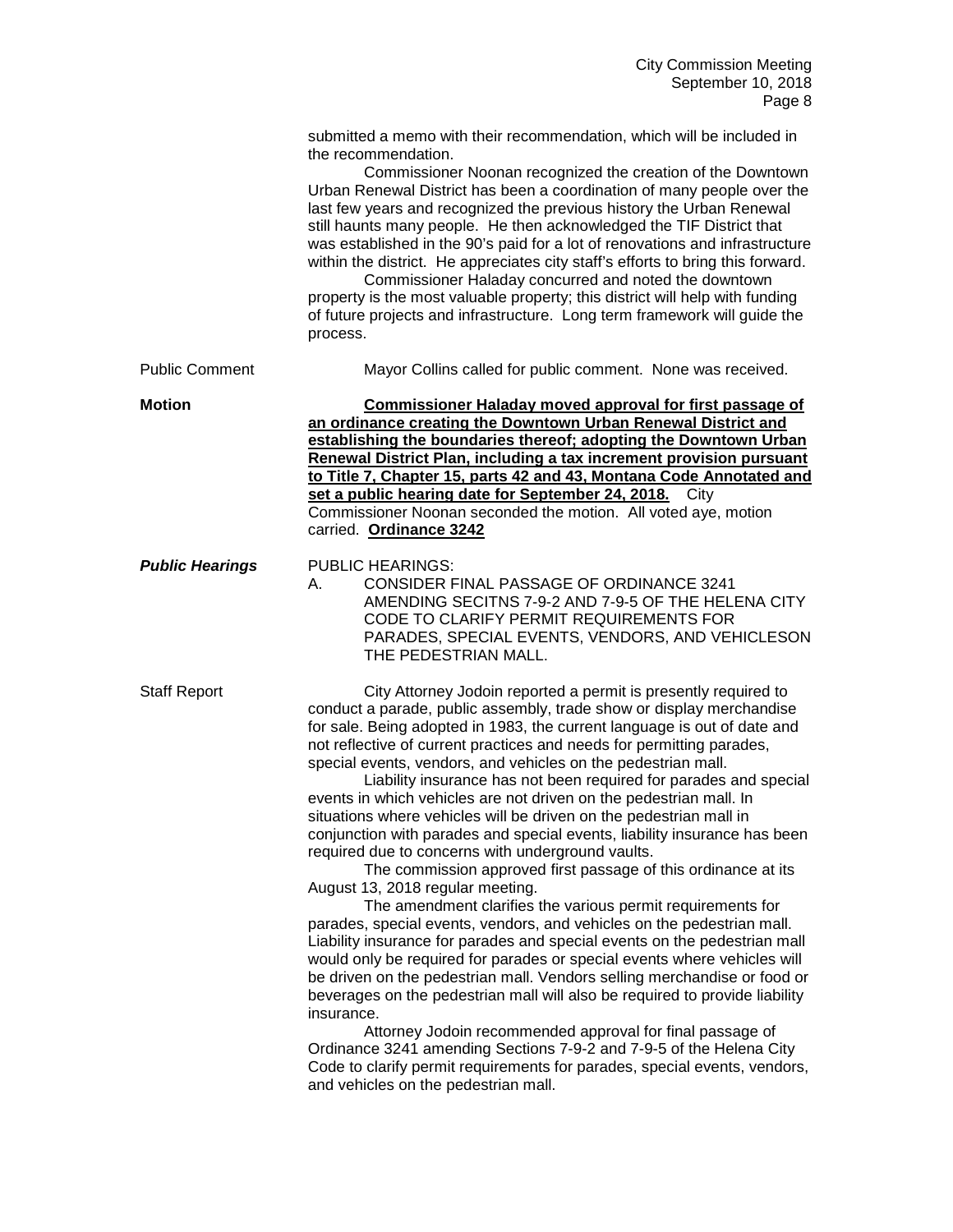| <b>Public Testimony</b><br><b>Motion</b> | Mayor Collins declared the public portion of the hearing open<br>and called for any public testimony.<br>Kevin Hamm asked if there is a way to permit open containers<br>on the pedestrian mall.<br>There being no public testimony, Mayor Collins closed the public<br>portion of the hearing.<br><b>Commissioner Noonan moved approval for final passage of</b>                                                                                                                                                                                                                                                                                                                                                                                                                                                                                                                                                                                                                                                                                                                                                                                                                                                                                                                                                                                                                                                                                                                                                                                                                                                                                                                                                                                                                                                                                                                                                                                                                                                                                                                                                                                                                                                                                                                                                                                                                                         |
|------------------------------------------|-----------------------------------------------------------------------------------------------------------------------------------------------------------------------------------------------------------------------------------------------------------------------------------------------------------------------------------------------------------------------------------------------------------------------------------------------------------------------------------------------------------------------------------------------------------------------------------------------------------------------------------------------------------------------------------------------------------------------------------------------------------------------------------------------------------------------------------------------------------------------------------------------------------------------------------------------------------------------------------------------------------------------------------------------------------------------------------------------------------------------------------------------------------------------------------------------------------------------------------------------------------------------------------------------------------------------------------------------------------------------------------------------------------------------------------------------------------------------------------------------------------------------------------------------------------------------------------------------------------------------------------------------------------------------------------------------------------------------------------------------------------------------------------------------------------------------------------------------------------------------------------------------------------------------------------------------------------------------------------------------------------------------------------------------------------------------------------------------------------------------------------------------------------------------------------------------------------------------------------------------------------------------------------------------------------------------------------------------------------------------------------------------------------|
|                                          | Ordinance 3241 amending Sections 7-9-2 and 7-9-5 of the Helena<br>City Code to clarify permit requirements for parades, special<br>events, vendors, and vehicles on the pedestrian mall. Commissioner<br>Haladay seconded the motion.                                                                                                                                                                                                                                                                                                                                                                                                                                                                                                                                                                                                                                                                                                                                                                                                                                                                                                                                                                                                                                                                                                                                                                                                                                                                                                                                                                                                                                                                                                                                                                                                                                                                                                                                                                                                                                                                                                                                                                                                                                                                                                                                                                     |
| <b>Discussion</b>                        | Manager Taylor noted this ordinance does not address open<br>containers on the pedestrian mall.<br>Attorney Jodoin noted the rules under the Department of<br>Revenue, it is problematic to allow open containers on the pedestrian<br>mall. The state wants to see a specific area blocked for each<br>establishment<br>The commission previously considered allowing open containers<br>on the pedestrian mall; if the commission were to create an exception to<br>the rule, the individual with the alcohol would not be in violation.<br>Mr. Hamm asked Attorney Jodoin if he has contacted<br>Butte/Silver Bow to see how they address their open container<br>ordinance. Attorney Jodoin noted the city commission has not given<br>direction to pursue open containers on the pedestrian mall.<br>Commissioner Noonan stated this summer there have been<br>events occurring in front of the establishments on the pedestrian mall<br>and there is potential that adjacent establishments are part of the event.<br>Attorney Jodoin stated he cannot not speak on behalf of the Department<br>of Revenue; which requires the space to be cornered off in respect to<br>their licenses. The city of Helena has requested individual permits and<br>liability insurance. Commissioner Noonan stated the changes that<br>simplified and clarified the different permits for the pedestrian mall seems<br>to be paying off. We are headed in the right direction and open to other<br>considerations.<br>Commissioner Haladay commented when an event is being<br>sponsored by one of the businesses on the pedestrian mall and not<br>selling outside their properties; are they applying for a permit on what the<br>commission is passing tonight. Attorney Jodoin stated the businesses<br>have been applying and receiving permits to allow persons to have open<br>container within the cornered off areas. Commissioner Haladay asked if<br>a single permit is for an individual business or dual businesses. Attorney<br>Jodoin noted he believes the permit is being given to two businesses;<br>however, all entities have to provide insurance. Chief McGee concurred<br>one permit is being issued for dual businesses.<br>Manager Taylor stated this ordinance moves the process to a<br>better place; multiple establishments have one area cornered off and it<br>seems to be working. |
| <b>Vote</b>                              | All voted aye, motion carried. Ordinance 3241                                                                                                                                                                                                                                                                                                                                                                                                                                                                                                                                                                                                                                                                                                                                                                                                                                                                                                                                                                                                                                                                                                                                                                                                                                                                                                                                                                                                                                                                                                                                                                                                                                                                                                                                                                                                                                                                                                                                                                                                                                                                                                                                                                                                                                                                                                                                                             |
| <b>Public</b><br><b>Communications</b>   | PUBLIC COMMUNICATIONS<br>Brian Copeland, 1805 Joslyn, #129; appeared before the<br>commission to discuss the potential crisis of homelessness. Mr.<br>Copeland stated he is trying to work within the community to get help<br>with replacing his roof.                                                                                                                                                                                                                                                                                                                                                                                                                                                                                                                                                                                                                                                                                                                                                                                                                                                                                                                                                                                                                                                                                                                                                                                                                                                                                                                                                                                                                                                                                                                                                                                                                                                                                                                                                                                                                                                                                                                                                                                                                                                                                                                                                   |